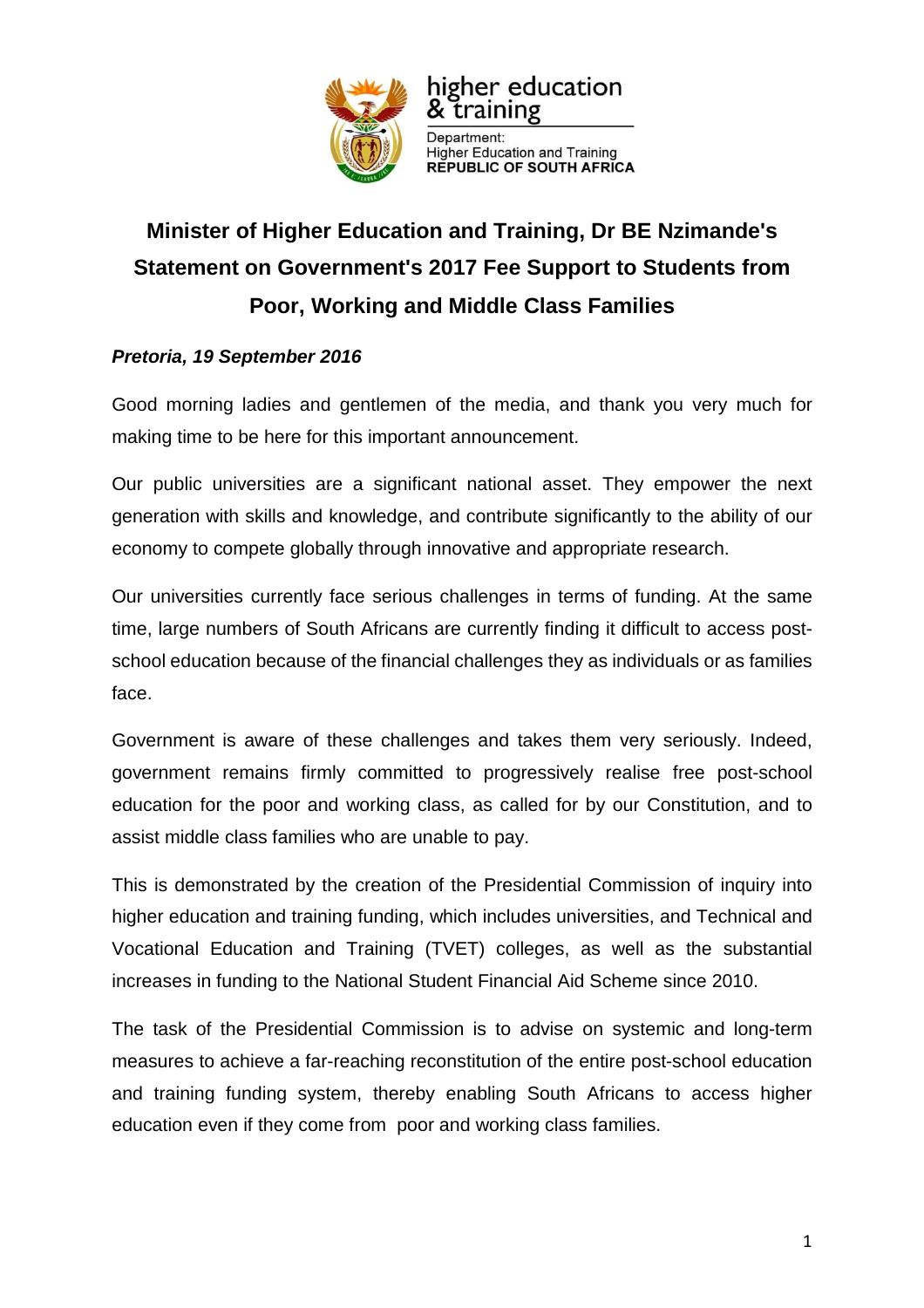The Heher Commission recommendations will hopefully also contribute significantly to building and strengthening our universities and TVET colleges – and the Commission should be allowed to complete its vitally important task.

In the interim, while we all wait for the recommendations of this Commission, our university system has to continue functioning, producing skills for the economy, and empowering young South Africans and students from countries around the world, in particular the South African Development Community (SADC).

Currently, our universities face an extremely difficult financial situation. The effects of last year's moratorium on fee adjustments and the extra costs associated with insourcing have both added to these challenges.

Our immediate and pressing task is to ensure that as we continue to improve access to post-school education and strengthen the quality of learning and teaching, we do not erode the financial sustainability of the sector.

Our economy is currently weak and our fiscal position parlous. The tax burden has been rising in recent years, and we must preserve the fiscal space to fund government's policy agenda in future years. This means that any funding government mobilises to support the pressing challenges in higher education, it would need to reprioritise from other government programmes.

We understand the legitimate student concerns about the affordability of university education. At the same time, we need to ensure that those who can afford to pay must pay.

Equally importantly, the post-school budget has to cover students in technical and vocational education and training, while we also face the challenge of building a community college sector to provide educational alternatives for 18 million South Africans who are unable to study at university.

In other words, our job as government requires a number of very delicate balancing acts.

To achieve our objectives, we must continue arguing for as significant a budget allocation as possible for post-school education. Indeed, a look at this year's budget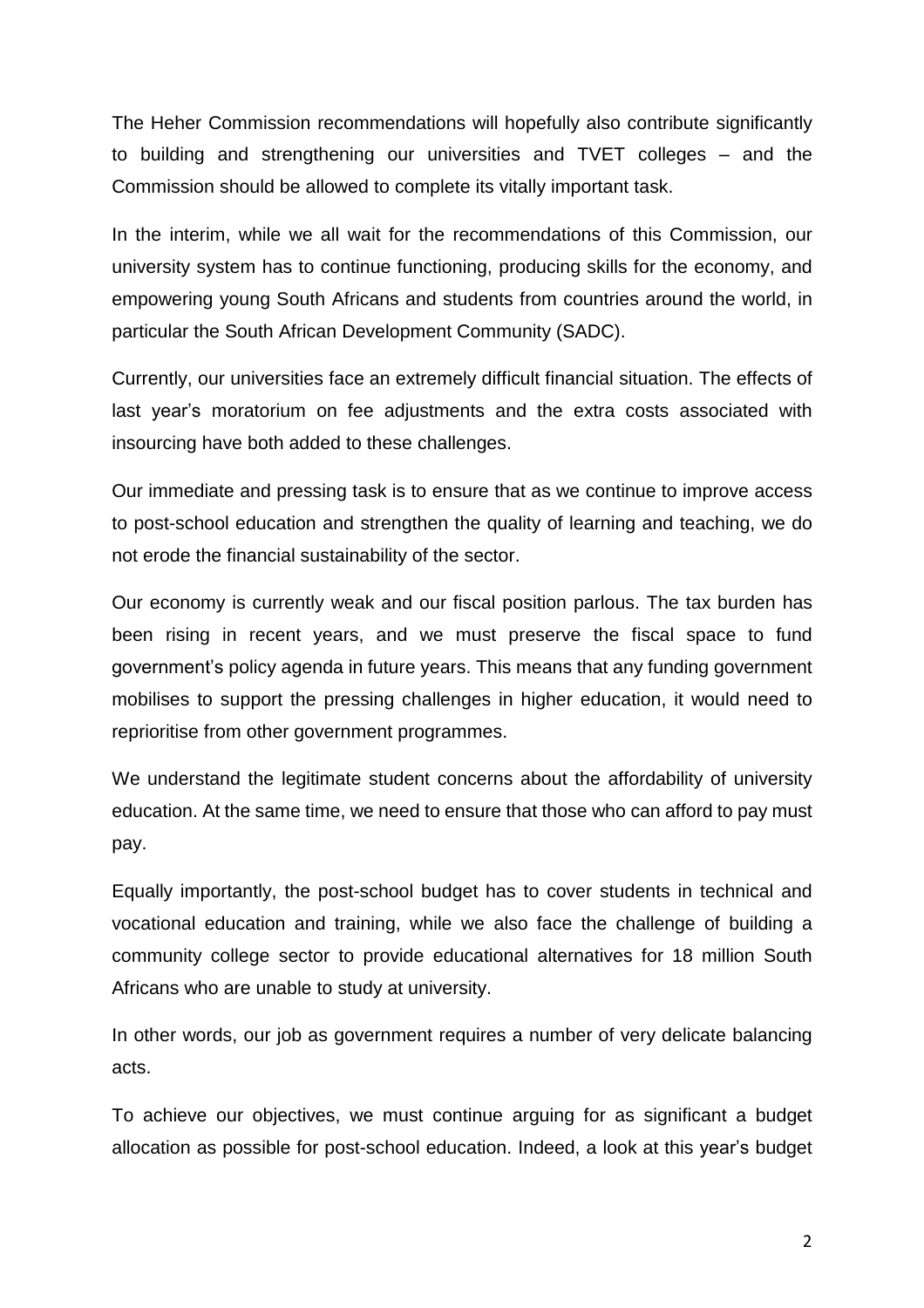shows that this sector received the largest increase in funding of any government department.

Higher Education and Training this year received an additional 18% for 2016/17, with an average annual increase of 9.8% across the Medium Term Expenditure Framework period up until 2018/19.

From R42 billion in the 2015/16 financial year, the Department's budget is set to rise to R55.3 billion in 2018/19.

Government has this year provided R1.9 billion of the R2.3 billion shortfall resulting from the subsidization of the 2016 university fee increase. More than R4.5 billion in the 2016/17 financial year has been reprioritised to the National Student Financial Aid Scheme (NSFAS).

Expanded funding is targeted to support 205 000 students entering universities for the first time or continuing this year, and a further 200 000 students at TVET colleges. This means that a total of 405 000 students would receive government support to access universities and colleges in 2016.

The National Skills Fund (NSF) has allocated R1.393 billion in 2016 towards funding undergraduate and postgraduate bursaries in scarce and critical skills. This funding is directed at meeting the full cost of study for over 13 500 undergraduate and 1 200 postgraduate students enrolled in programmes at our 26 public universities.

In addition, and perhaps most importantly, we must also ensure that we strengthen and empower those sectors, which are charged with training, and skilling people either who choose not to go to university or who do not have the opportunity, but nevertheless must be assisted to become useful contributors to the economy.

To support this aim, the NSF has allocated R626.795 million in 2016 towards supporting TVET college students in occupational programmes with a specific emphasis on occupations in high demand and R1.237 billion towards funding students in workplace-based learning.

Artisan development is also key on our agenda to address the National Development Plan target of 30 000 artisans per annum by 2030. Dependent on the artisan trade, it costs between R350 000 – R400 000 over a period of three years to train an artisan.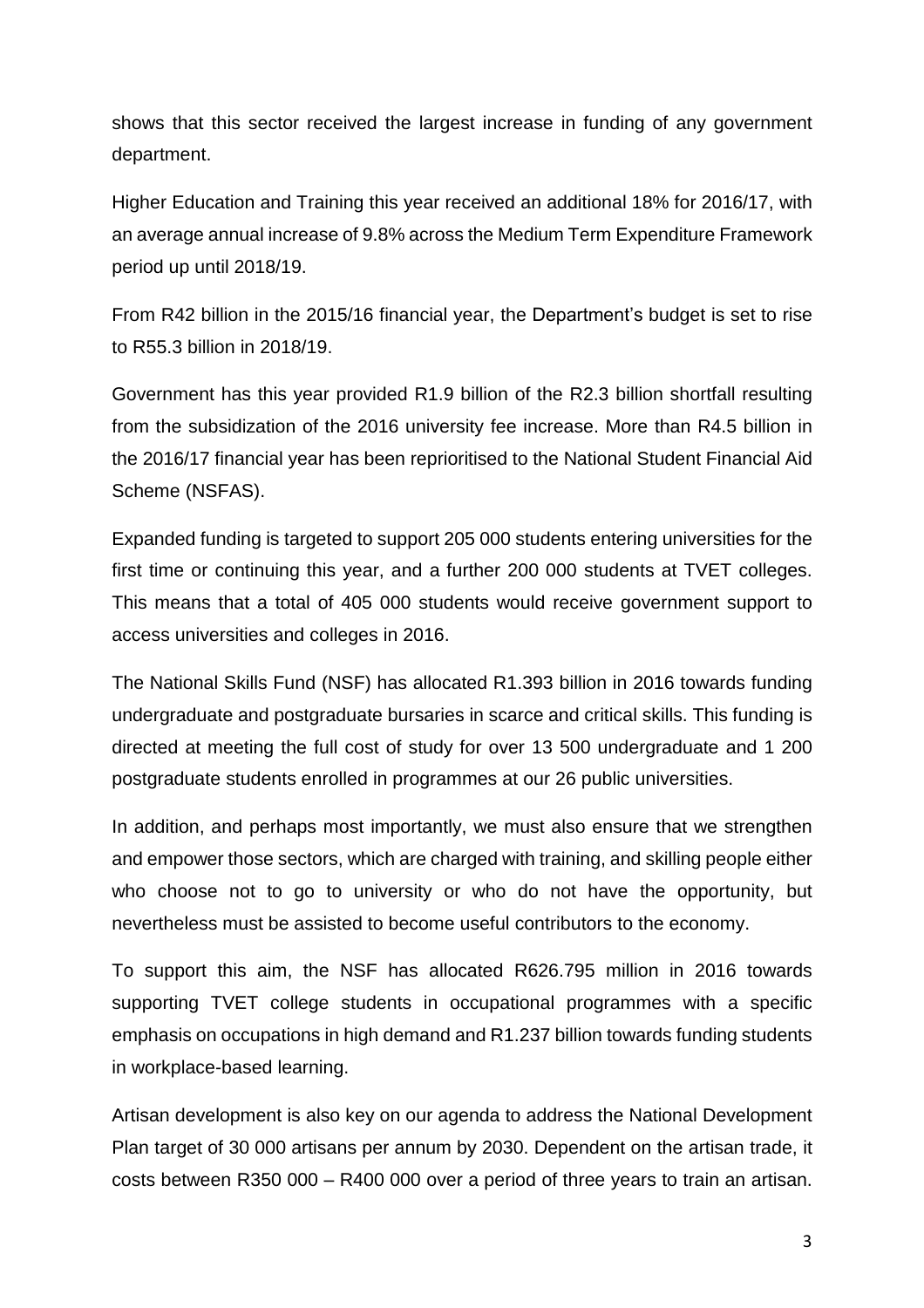This year the target is to register 30 750 new artisan learners, which will amount to approximately R4.6 billion in artisan learner grant funding through the Sector Education and Training Authorities (SETAs).

It is indeed a fine balancing act and we must all participate, whether at the national level, in university administrations, or as student leaders – because it is the nature of balancing acts that if one falls, all fall.

Last month I received recommendations from the Council on Higher Education (CHE) on university fees for 2017. I have studied these recommendations, consulted with university vice-chancellors and council chairs, various student organisations, organised labour, faith communities, political organisations and government.

Ladies and gentleman, the issues at stake are complex, and there are differing opinions and arguments across the system.

The CHE argued for a consumer price index (CPI) based fee adjustment for 2017, while many university leaders have made a strong case that an 8% agreement (CPI+2%) is essential.

On the other hand, some students have called for a moratorium on all fee adjustments until the outcome of the Presidential Commission is announced, whilst others are supporting government's measures to assist students from poor, working and middle class families, which includes the "missing middle".

Currently, the authority for determining fee adjustments resides with University Councils. The CHE has suggested to their leadership that the system will be best served by a national approach. However, at the same time we do recognise the differentiated nature of the system and that a one-size fits all approach may not lead to sustainability in the system over the long run.

Government is alive to the legitimate cries of students regarding fees and to those of the universities who must continue to pay for specialist books and equipment in foreign currency and ensure that academic, support and service staff are adequately paid for their work.

As we wrestle with how to respond comprehensively, the equally critical building and transforming of our post-apartheid universities has to be supported. Starving our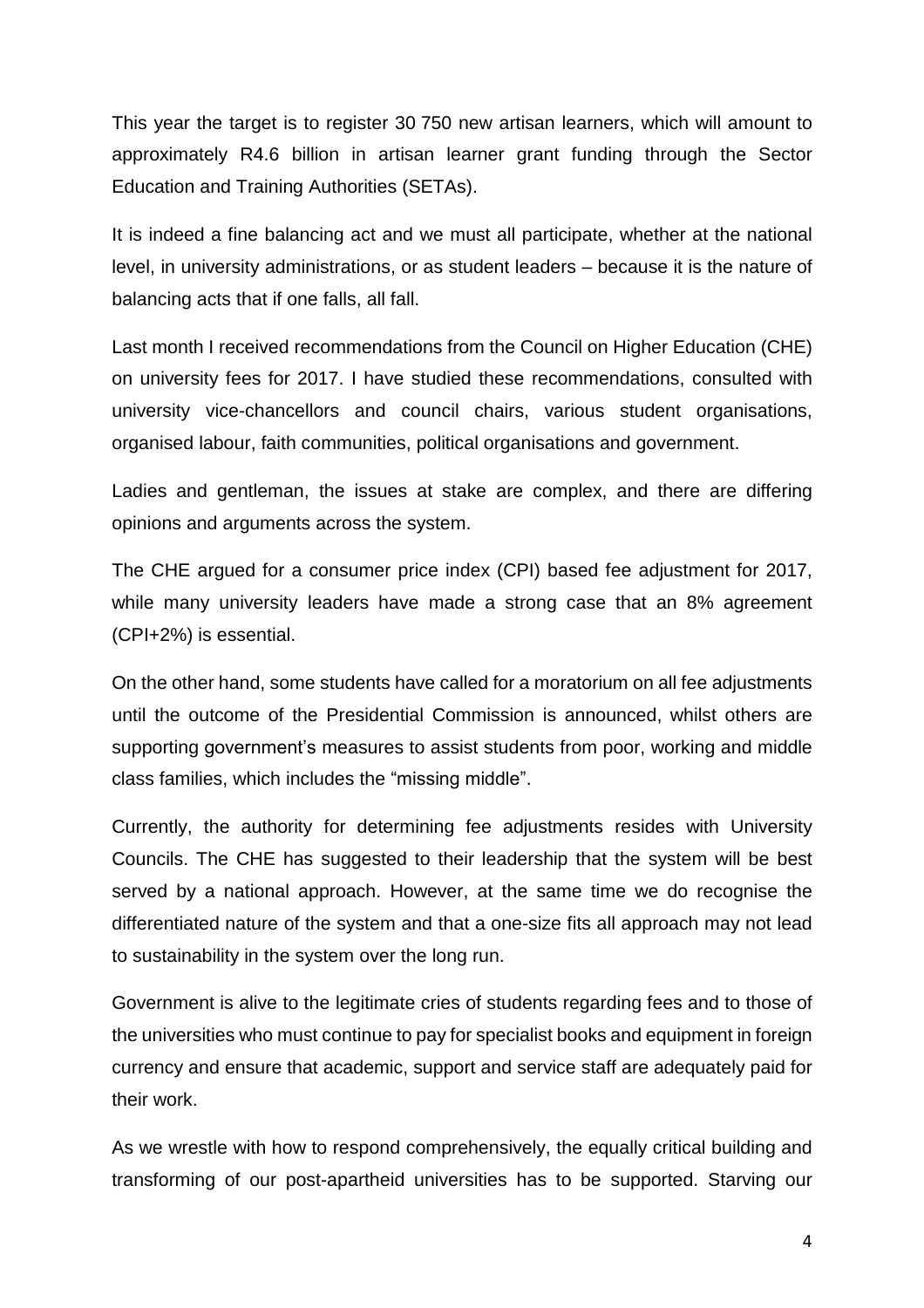universities of funding is not the way to go, which is effectively what another acrossthe-board fee rise moratorium against the current fiscal backdrop would mean at this point.

While the Presidential Commission does its important work in developing proposals for a long-term funding model, universities will not be able to operate with less funds than what they already have. Everything is more expensive today than it was this time last year.

That is the reality of inflation.

We have looked at the challenges at hand from all sides and have concluded that the best approach would be to allow universities individually to determine the level of increase that their institutions will require to ensure that they continue to operate effectively and at least maintain existing quality – with the caution that this has to also take into account affordability to students, and therefore has to be transparent, reasonable and related to inflation-linked adjustments. Our recommendation is that fee adjustments should not go above 8%.

To ensure that such inflation-linked fee adjustments on the 2015 fee baseline are affordable to financially needy students, government is committed to finding the resources to support children of all poor, working and middle class families – those with a household income of up to R600 000 per annum – with subsidy funding to cover the gap between the 2015 fee and the adjusted 2017 fee at their institution. This will be done for fee increments up to 8%.

This will in effect mean that all NSFAS qualifying students, as well as the so-called "missing middle" – that is, students whose families earn above the NSFAS threshold but who are unable to support their children to access higher education, will experience no fee increase in 2017. Government will pay for the fee adjustment. This will bring huge relief to nurses, teachers, police, social workers, and other parents who work in occupations that do not earn huge salaries, and who have children at university. This will apply to students at universities and TVET colleges.

Administrative mechanisms will be developed and students informed on how to apply for the gap-funding grant before the end of this academic year.